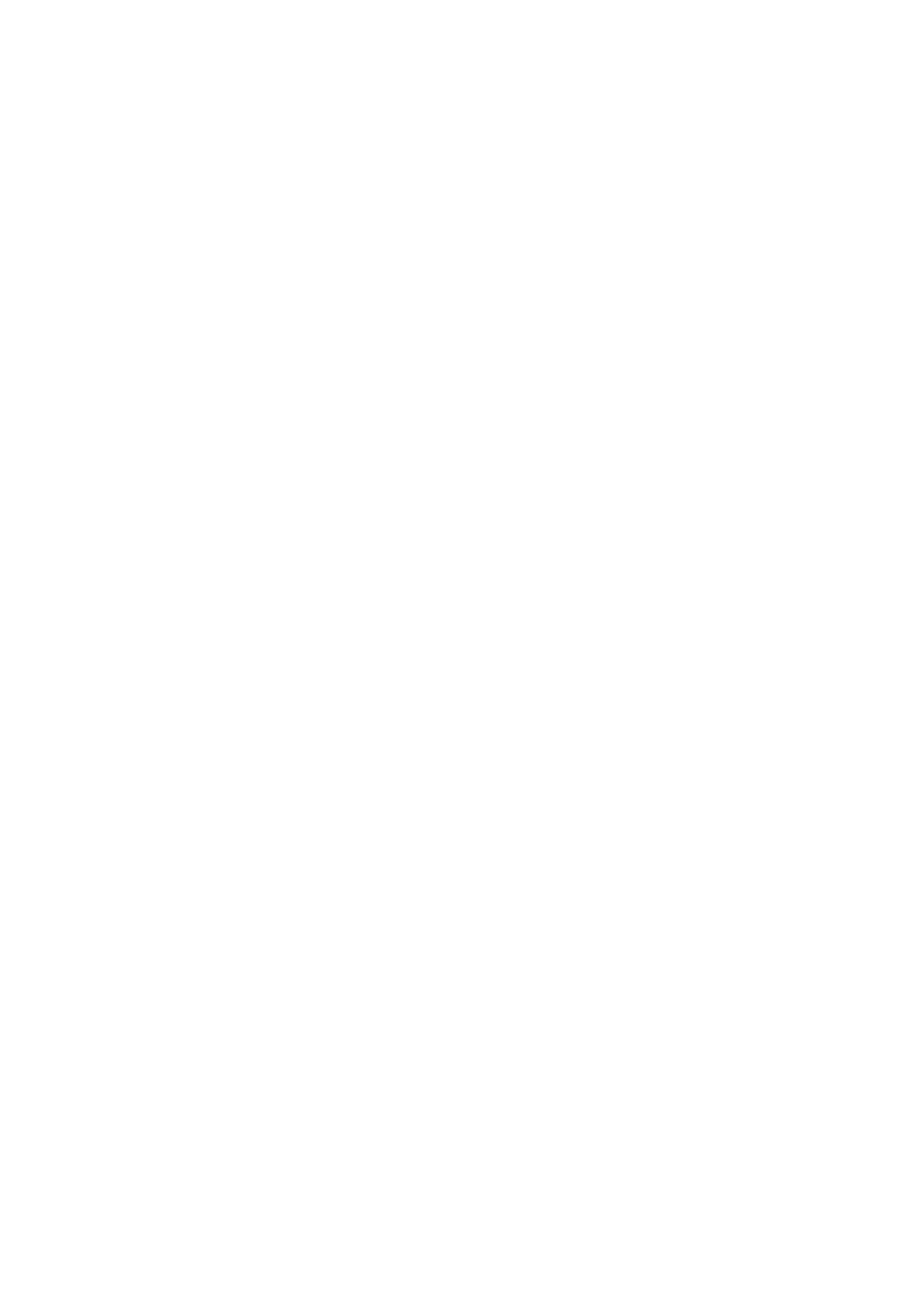A

## **B I L L**

#### TO

Make provision for the better sharing of information relating to empty homes or to anti-social behaviour; and to provide for the registration of certain loans as statutory charges.

B E IT ENACTED by being passed by the Northern Ireland Assembly and assented to by Her Majesty as follows:

#### **Sharing of information relating to empty properties**

**1.**—(1) DFP must, if requested to do so by an authorised officer, disclose to DSD or the Executive any empty property information which DFP has obtained for the purpose of carrying out its rating functions, if the information is disclosed for the purpose of enabling or assisting DSD or the Executive to—

(a) identify vacant dwellings, or

5

15

(b) take steps to bring vacant dwellings back into use.

(2) "Empty property information" is—

- (a) any information which indicates or suggests that a property is unoccupied;
- (b) the address of any such property; 10
	- (c) contact details for the owner of the property and (if different) any person chargeable to rates in respect of it;
	- (d) contact details for the last known occupier of the property;
	- (e) contact details for any person who is acting, or has acted, as agent on behalf of the owner or occupier of the property or on behalf of any person chargeable to rates in respect of it;
	- (f) any description of the property, including its rateable values (within the meaning given by Article 17 of the 1977 Order).

(3) DSD or the Executive must, if requested to do so by an authorised officer, disclose to DFP any rating-related information which DSD or the Executive has obtained in the exercise of any function relating to vacant dwellings, if the 20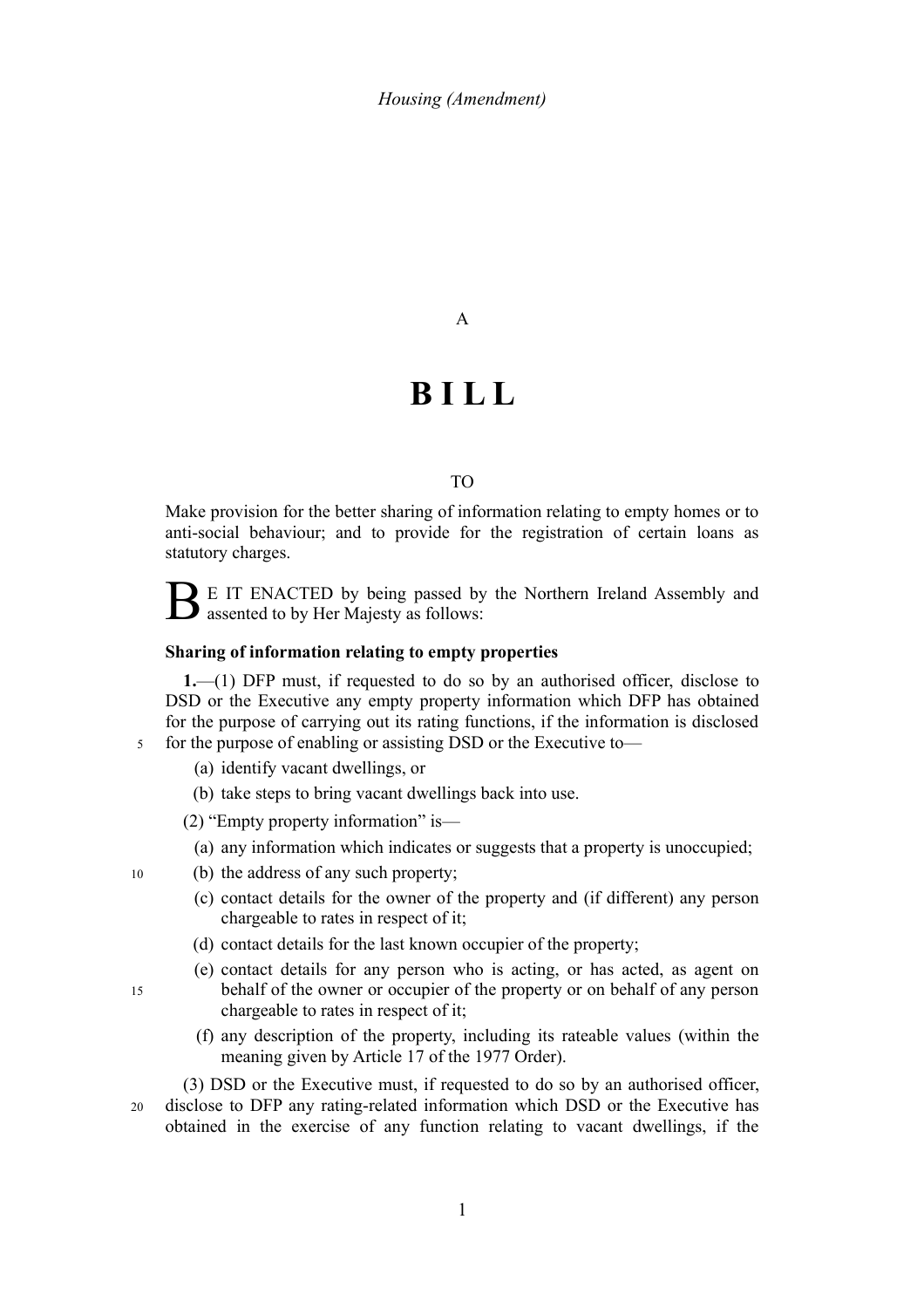information is disclosed for the purpose of enabling or assisting DFP to exercise its rating functions.

- (4) "Rating-related information" is—
	- (a) any information which indicates or suggests that a property is occupied;
- (b) the address of any such property; 5
	- (c) the nature of the occupation and the date on which it began;
	- (d) contact details for the occupier of the property and (if different) the owner of it;
	- (e) contact details for any person who is acting, or has acted, as agent on behalf of the owner or occupier of the property.
	- (5) In this section—

"the 1977 Order" means the Rates (Northern Ireland) Order 1977;

"authorised officer" means—

- (i) in the case of a request under subsection (1), an officer of DSD or (as the case may be) the Executive authorised to make such a request, or
- (ii) in the case of a request under subsection (3), an officer of DFP authorised to make such a request;

"contact details" for a person are the person's name and address and details of any other means of communicating with the person;

"DFP" means the Department of Finance and Personnel; 20

"DSD" means the Department for Social Development;

"the Executive" means the Northern Ireland Housing Executive;

"owner" has the meaning given by Article 2(2) of the 1977 Order;

"rating functions" are any functions under the 1977 Order or the Rates (Capital Values, etc) (Northern Ireland) Order 2006;

"vacant dwelling" means a dwelling-house in which no-one lives.

#### **Disclosure of information relating to anti-social behaviour**

**2.**—(1) A person may disclose relevant information about any other person to the Executive or to a registered housing association, if the information is disclosed for a relevant purpose. 30

(2) For the purposes of subsection  $(1)$ —

"relevant information" has the meaning given by subsections (3) to (7), and

"relevant purpose" has the meaning given by subsection (8).

(3) Where a person ("T") is or has been a tenant of a dwelling-house, information is relevant information about T if it indicates or suggests that T, or any other person residing in or visiting the dwelling— 35

- (a) has engaged in conduct that caused, or was likely to cause, a nuisance or annoyance to a person residing in, visiting or otherwise engaging in a lawful activity in the locality of the dwelling;
- (b) has used the dwelling for illegal purposes (whether or not the person has been convicted of an offence involving such use);
	- (c) has allowed, incited or encouraged any other person—

15

25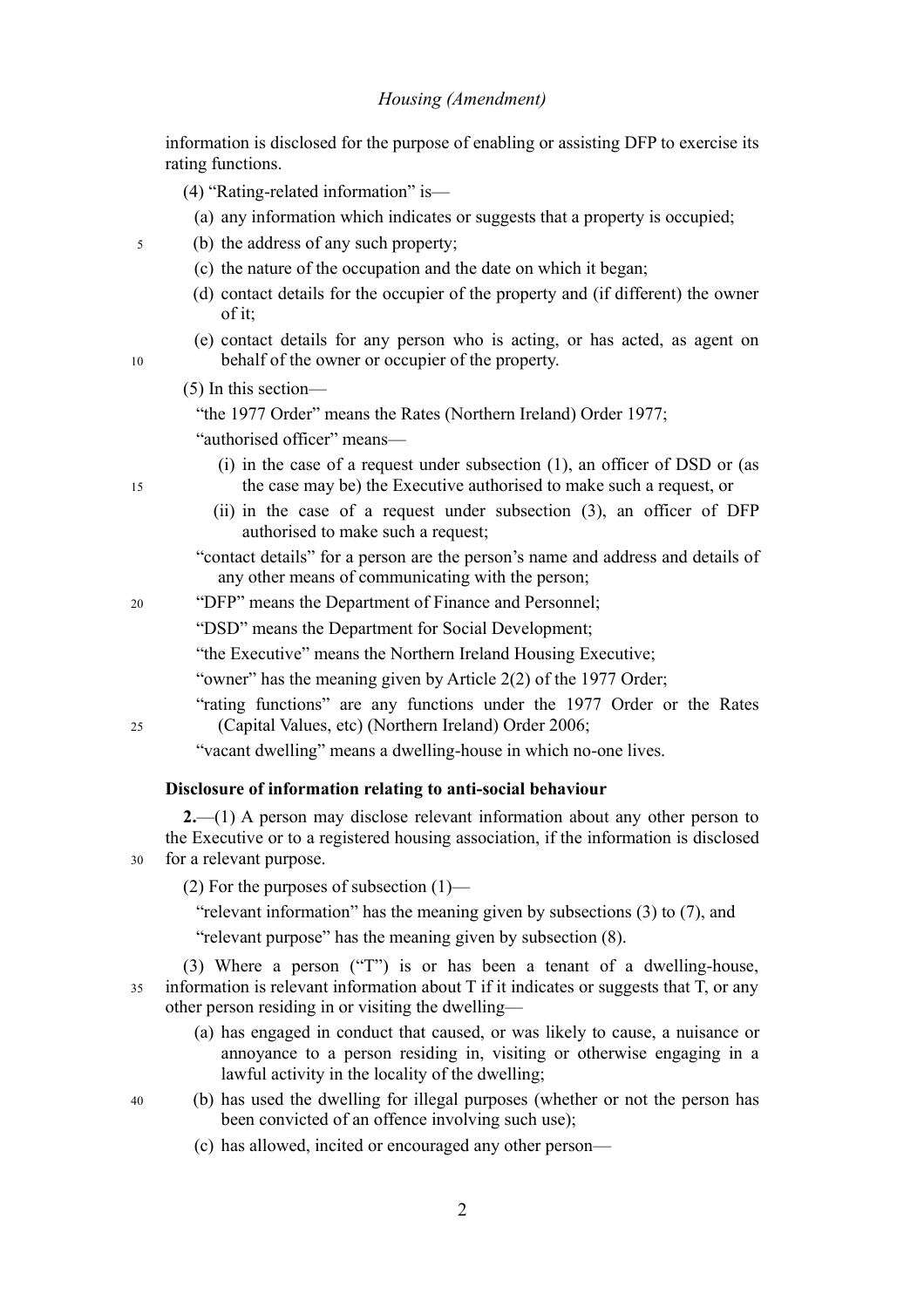- (i) to engage in conduct described in paragraph (a), or
- (ii) to use the dwelling for purposes described in paragraph (b); or
- (d) has been convicted of an indictable offence.
- (4) Where a person ("T") is or has been a tenant of a dwelling-house, information is relevant information about T if it indicates or suggests that— 5
	- (a) the condition of the dwelling, or of any common parts of the dwelling, has deteriorated owing to acts of waste by, or the neglect or default of, T or any person residing in the dwelling, and
	- (b) where any such act of waste, or any such neglect or default, has been the responsibility of a person lodging with T, or of a sub-tenant of T, T has not taken such steps as T ought reasonably to have taken for the removal of the lodger or sub-tenant.

(5) Information is relevant information about a person ("P") if it indicates or suggests that P, or any person residing with P—

- (a) has acted in a manner causing or likely to cause harassment, alarm or distress to one or more persons not of the same household as himself or herself;
	- (b) has engaged in, or has threatened or is likely to engage in, conduct causing or likely to cause a nuisance or annoyance to a person residing in, visiting or otherwise engaging in a lawful activity in any residential premises or in the locality of such premises; or
	- (c) has been convicted of—
		- (i) an offence involving using a dwelling-house, or allowing it to be used, for illegal purposes, or
	- (ii) an indictable offence committed in a dwelling-house or in the locality of one.
	- (6) Information is relevant information about a person ("P") if it—
		- (a) indicates or suggests that P is guilty of conduct amounting to an offence of a kind mentioned in subsection  $(5)(c)$  (even though P has not been convicted of such an offence), or
	- (b) relates to pending criminal proceedings against P for such an offence.
	- (7) Information is relevant information about a person ("P") if it relates to—
		- (a) an injunction or order of a kind mentioned in subsection  $(8)(a)$  that has been made against P or a person residing with P, or in relation to a dwelling-house where P is or was resident, or
	- (b) an application pending before any court for such an injunction or order.
	- (8) A "relevant purpose" is any of the following—
	- (a) applying for (or deciding whether to apply for)—
		- (i) an injunction under Chapter 4 of Part 2 of the Housing (Northern Ireland) Order 2003 (injunctions against anti-social behaviour);
		- (ii) an injunction against breach of a tenancy agreement granted or sought on grounds of behaviour (see subsection (9));
		- (iii) an anti-social behaviour order under any Article of the Anti-social Behaviour (Northern Ireland) Order 2004;

35

40

15

10

20

25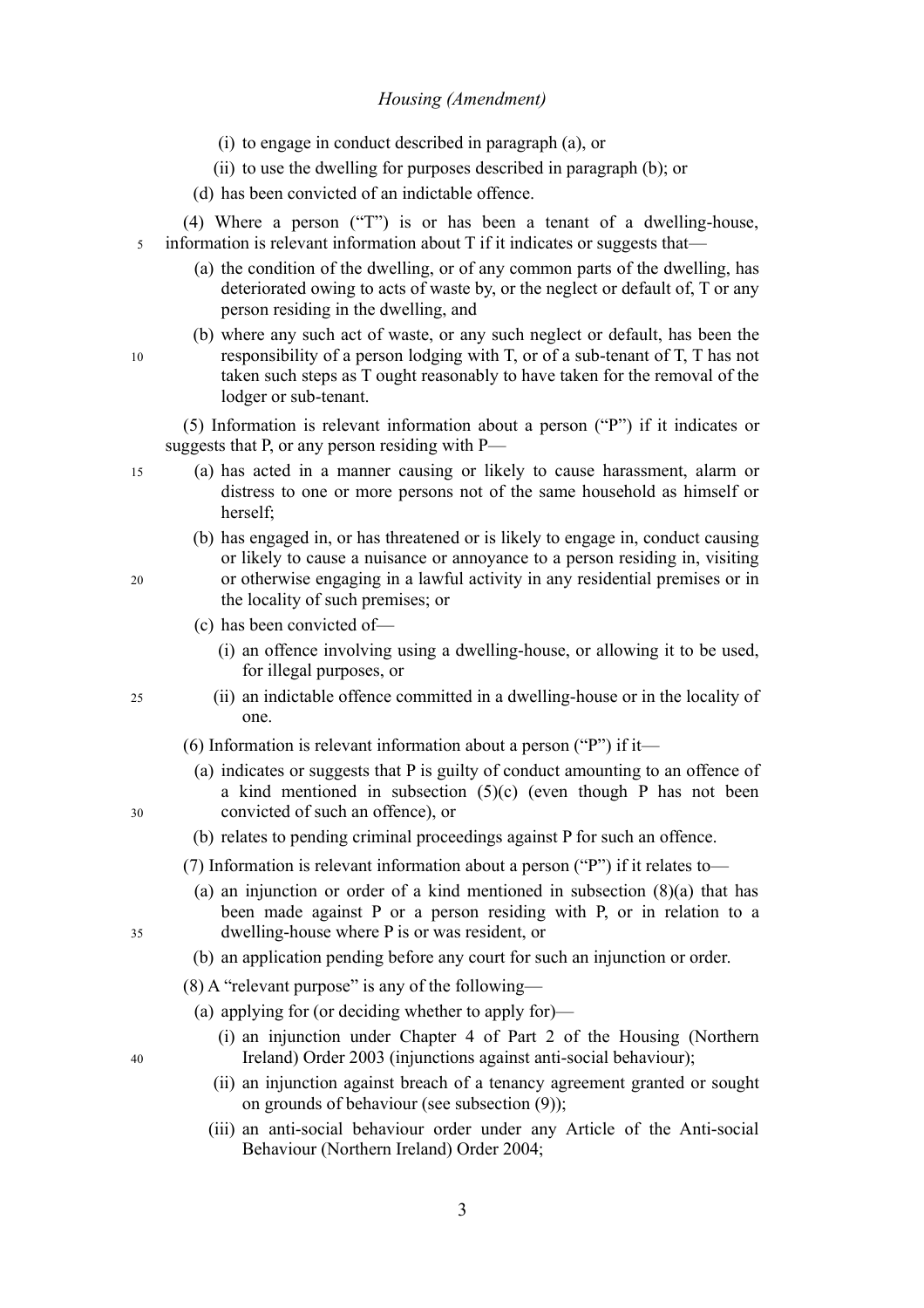- (iv) an order for possession on Ground 2 or 3 in Schedule 3 to the 1983 Order (convictions or acts of waste) or on Ground 1 in that Schedule so far as it relates to any behaviour causing annoyance or nuisance;
- (v) an order for possession of a dwelling-house let under an introductory tenancy;
- (b) conducting (or deciding whether to commence) criminal proceedings for any offence;
- (c) deciding whether to withhold consent to a mutual exchange of secure tenancies on Ground 2A or 2B in Schedule 3A to the 1983 Order (withholding of consent where order in force or application pending in connection with anti-social behaviour etc.);
- (d) deciding whether a secure tenant is entitled to exercise a right under a scheme for house sales under Article 3 or 3A of the 1983 Order, where (in accordance with that scheme) that right depends on any behaviour of the tenant;
- (e) (where the information is disclosed to the Executive) deciding whether—
	- (i) to treat an applicant for an allocation of housing accommodation as ineligible for such an allocation by virtue of Article 22A(6) of the Housing (Northern Ireland) Order 1981 (ineligibility due to unacceptable behaviour), or
	- (ii) to treat an applicant for assistance under Part 2 of the Housing (Northern Ireland) Order 1988 as ineligible for that assistance by virtue of Article 7A(5) of that Order (ineligibility due to unacceptable behaviour);
- (f) (where the information is disclosed to a registered housing association) deciding whether to allocate housing accommodation to any person; or 25
	- (g) (in any case) deciding whether to take any other appropriate action in consequence of, or relating to, the behaviour indicated or suggested by the information.
- (9) In this section— 30

"the 1983 Order" means the Housing (Northern Ireland) Order 1983;

- the "common parts" of a dwelling are any parts of a building comprising the dwelling, and any other premises which the tenant is entitled under the terms of the tenancy to use in common with the occupiers of other dwelling-houses let by the landlord;
- "the dwelling", in relation to any tenancy, is the dwelling-house let under the tenancy (whether the dwelling is a house or part of a house);

"the Executive" means the Northern Ireland Housing Executive;

- the "grounds of behaviour", in the case of an injunction against breach of a tenancy agreement, are the grounds that the tenant—
	- (i) is engaging in, or threatening to engage in, conduct causing or likely to cause a nuisance or annoyance to a person residing in, visiting or otherwise engaging in a lawful activity in the locality of the dwelling;
	- (ii) is using or threatening to use the dwelling for illegal purposes; or

5

10

15

 $20$ 

35